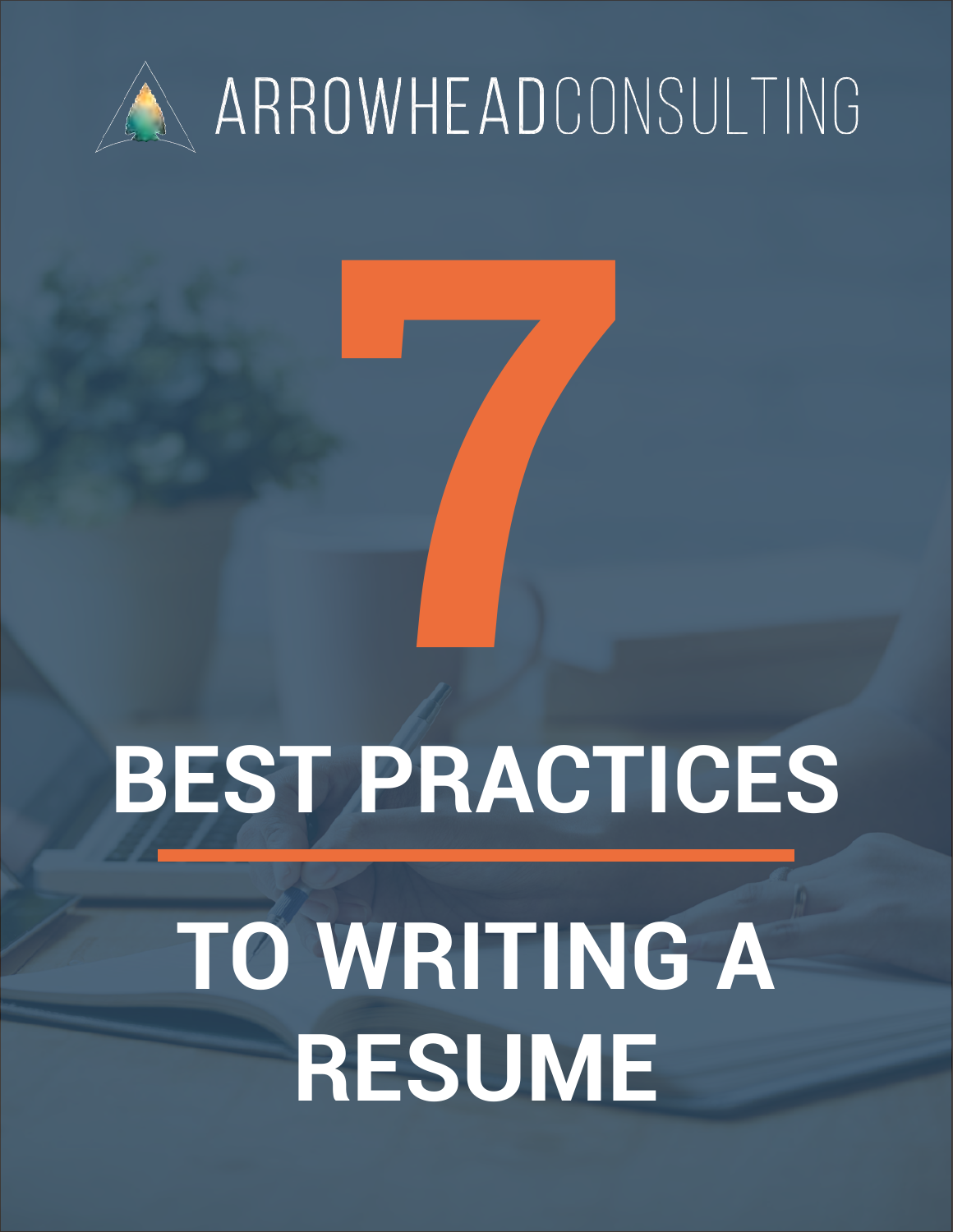

#### **Make Your Resume Easy To Read.**

. Don't have big paragraphs with lots of text. . Keep it simple, but informative. . Use 1/2" to 1" document margin. . Use a professional font such as Arial or Helvetica. . Use 10-12 point font size. . Use bullet points when listing skills.



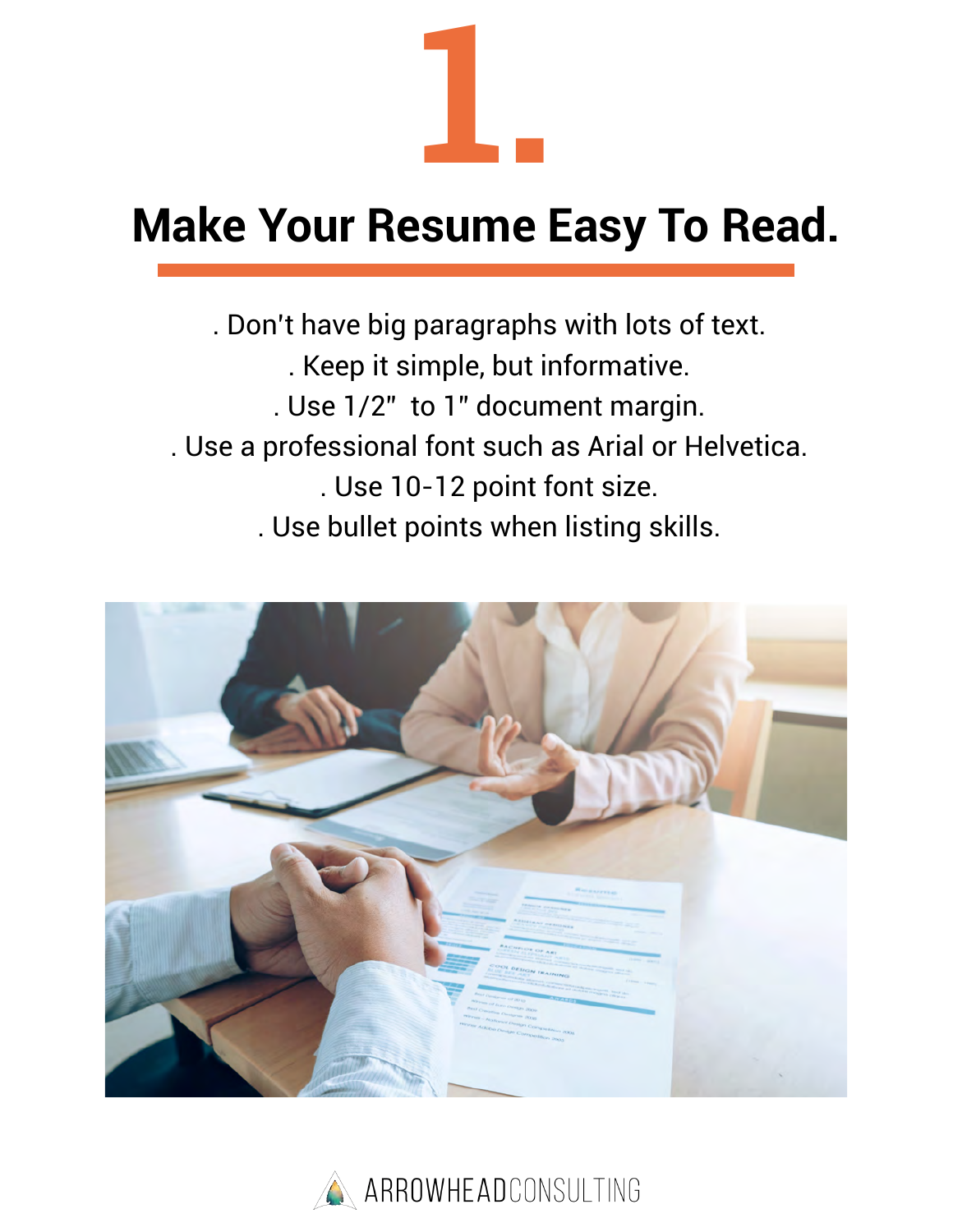

#### **List Your Remote Working Skills For/During COVID-19.**

. Be able to **work independetly**, including being resourceful and solve problems on your own.

. Be **self motivated** to get your work done on time.

. Be up to date with communication platforms such

as **Teams, Slack, Zoom etc...** 

. Be **organized** and use specific folders for your files.



#### **Use Keywords That Will Stand Out.**

. Scan the job description, **see what words are used often**, and incorporate them into your resume.

. Not only is this a self-check that you're targeting your resume to the job, **it'll make sure you get noticed.**

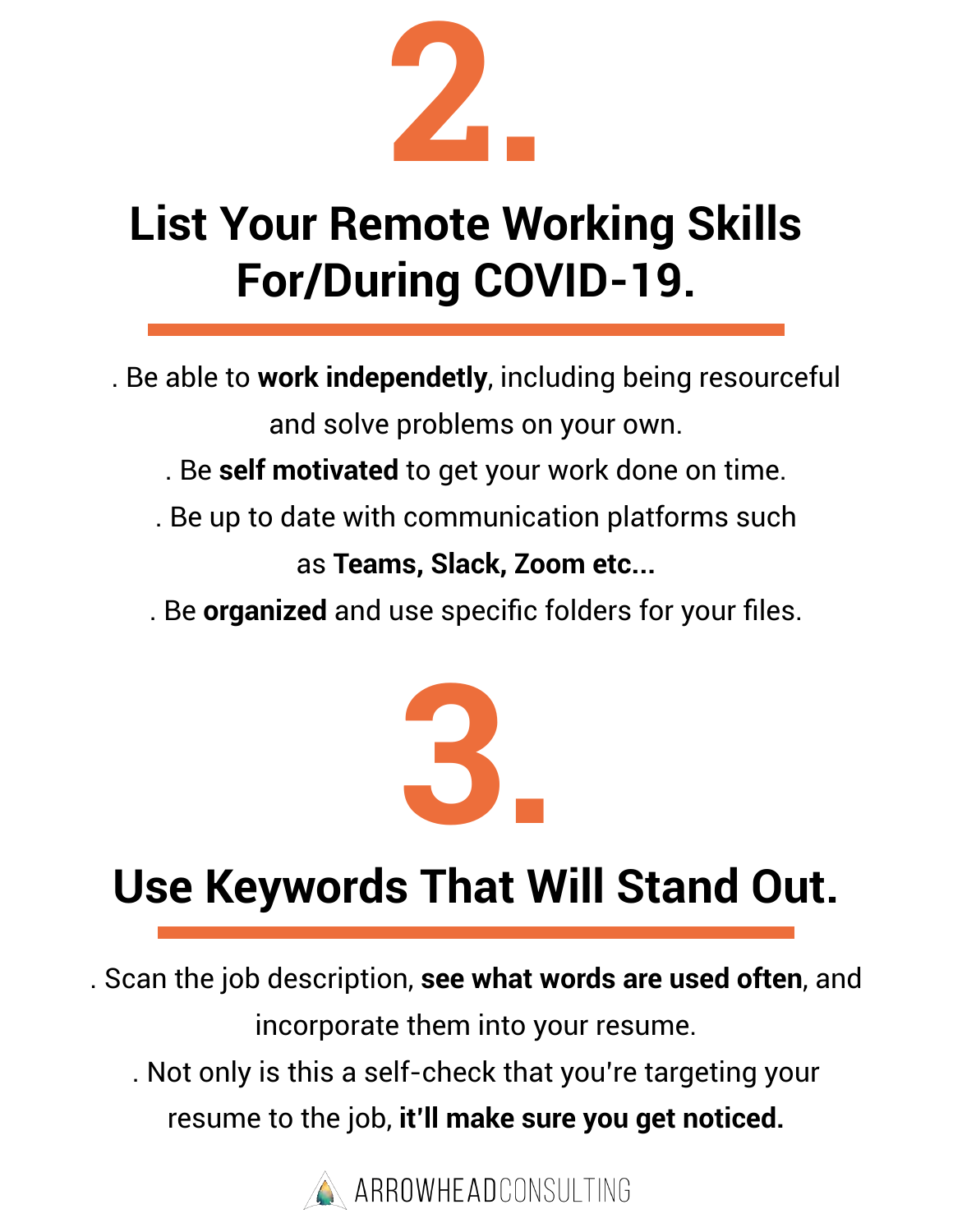

#### **Keep Your Resume To One Page**

. The information on a resume **needs to be concise**, and keeping it to **one page** is a good way to force yourself to do this. . If you really have enough **relevant and important experience** that you think is closley related to the job, then go for more pages.



#### **Experience Then Education**

. Unless you're a recent graduate, it's best to put your education after your experience. . Most likely, your last couple of jobs are more relevant to the job you are applying for than where you went to college.

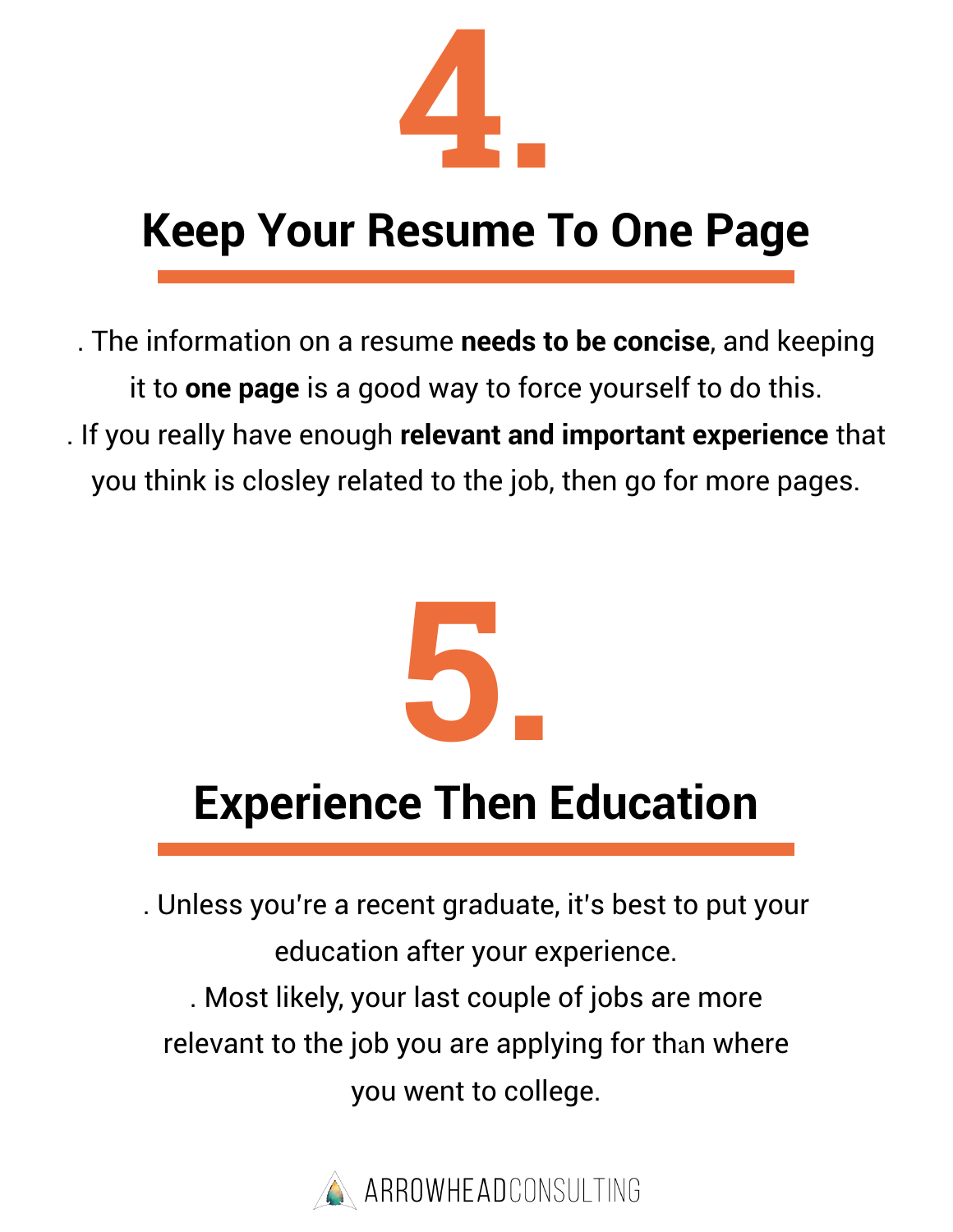

#### **Show Personailty**

. Employers are always curious about your **hobbies and interests** to see if you are a good company culture fit. . **Add some hobbies and interests** that are somewhat relevent to the job or company you are applying for to have an even better chance.



#### **Save And Send As A PDF**

. Always save your resume as a PDF rather than a Word document as it is more easily accessible and there will be no formatting issues for people trying to view. . Make sure to preview the PDF before sending it.